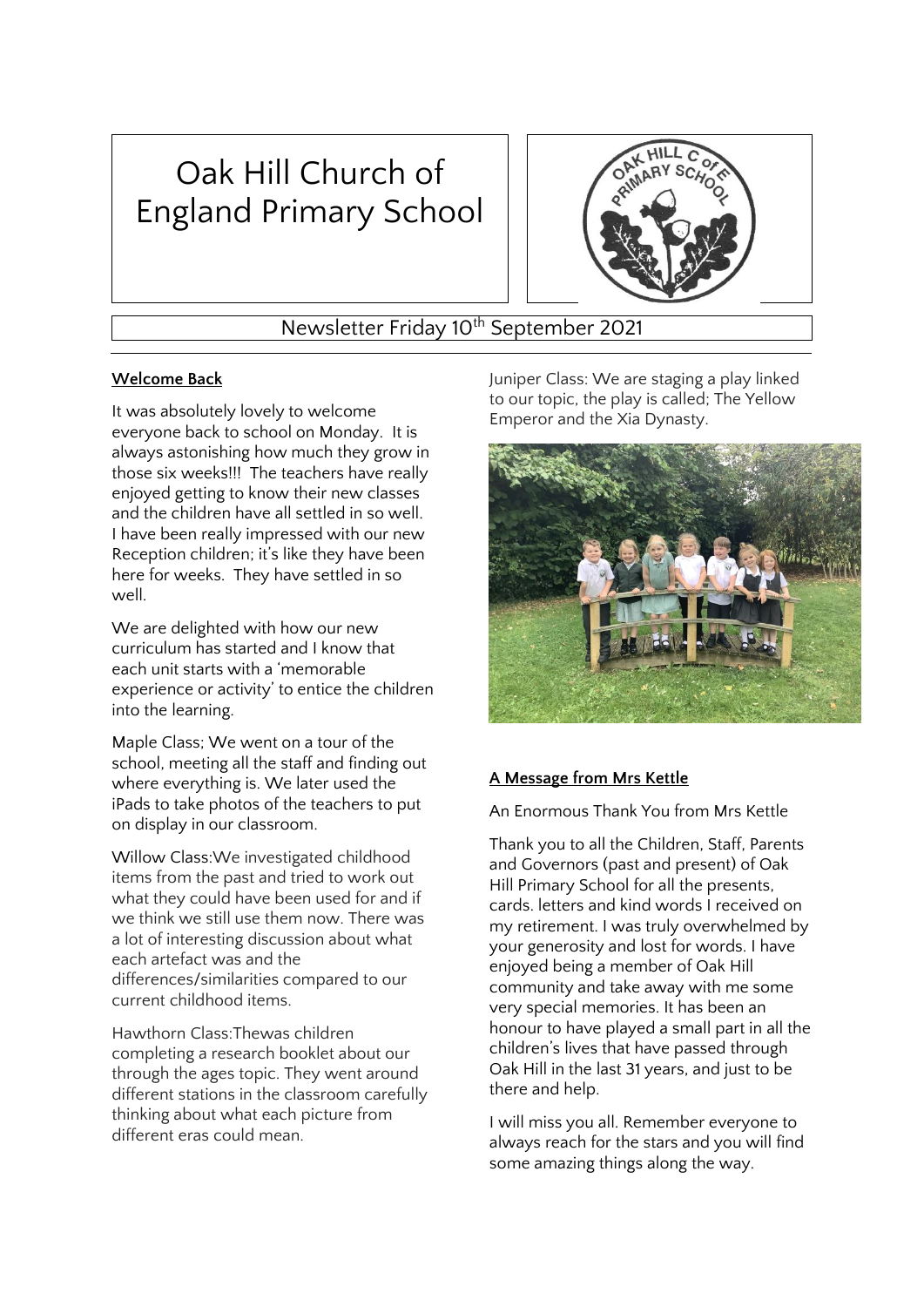Stay happy, healthy, safe and successful in whatever you decide to do or be.

I wish Oak Hill every success in the future.

#### **House captains for 2021-2022**

This year with a class of 8 children the job of selecting house and vice house captains was a little bit easier. We are thrilled with how they have already risen to the challenge, helping lead worship and organising the different house groups during lunchtime. Diamond house was the first house to be selected for clean-up duty at lunch and they have set a very high standard for the other three houses to follow! We are all looking forward to seeing the children lead their houses throughout the year in the various house events we hope to have.



#### **Clearout and IT Donation**

Over the Summer, we have had a massive clearout at both bases and filled three skips with bits and pieces that are no longer needed. Mrs Kettle organised the donation of our old IT equipment to a charity that refurbishes it and it is then sent to Africa to support schools over there. Thank you to Mrs Kettle for organising.



## **The Thrive Approach**

We have started to organise and set up our new THRIVE hub. There are a few bits and pieces that we would love to have to make the room a welcoming and special environment for the children to work in. If anyone has any of the follow which they would like to donate we would gratefully appreciate it, ideally in pastel and neutral colours:

- Small storage boxes
- Wicker baskets and containers
- Cushions
- Rug (ideally low pile)
- Blankets or throws
- Photo frames
- Small indoor plants

Finally, we would really love a small 2 seater sofa!

## **Covid**

Thank you to everyone for continuing to respect the changes school has made and continuing to be aware of the threat of Covid. We have updated our risk assessments and the Covid Management Plan. Copies of which can be found on the school website.

**Winchcombe Visitor.**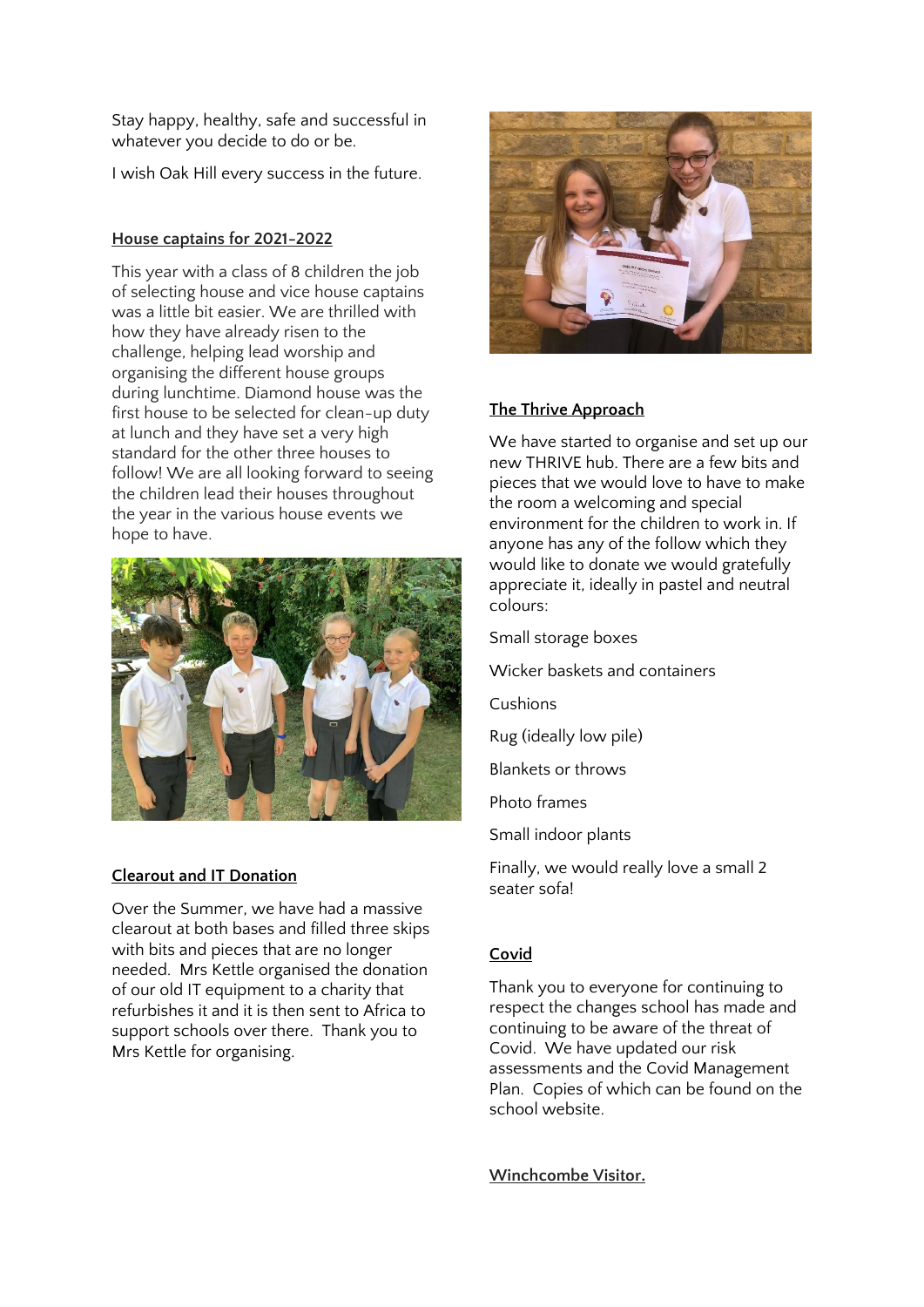On Monday 20<sup>th</sup> September at 5:30pm we welcome Mr Templeton, one of the deputy headteachers from Winchcombe, to talk to our current Year 5 and 6 parents. This is an opportunity to ask questions and find out more information about the school.

#### **School Residential**

The Year 5/6 school residential is due to take place the first week back after half term, 1st-5th November. This does present a staffing challenge for a small school, especially for one that has two sites. The plan is that, for that week, the whole school will be based at the Alderton base. I will confirm this shortly with you all. I know that this approach has taken place in previous years.

#### **11+ exams**

Good luck to all our children who are sitting the 11+ examinations this weekend. Do your best; no one can ever ask you for more.

## **Ipads**

The ipads are operational and deployed at both sites, I know that Juniper Class have already been using them to do some research on their topic.



You should have received a clubs' letter regarding several after school clubs that will be starting in the week commencing 20<sup>th</sup> September. Please be aware that club provision may be reviewed in light of any changes to the Covid situation.

#### **School Permissions**

We are only sending photo permission forms to the new children in school this year. We will presume that all current children are staying with the same permissions. If you wish to alter your permissions, or can't remember what permissions you have given, then please contact the office.

#### **Success for Oak Hill Pupils**

We are really proud of Cameron and Corin who have had a fantastic summer of tennis achievement. Corin has won 5 tournaments over the summer and has retained his County title and is Gloucestershire Number 1 for his age group. Together, Corin and Cameron won the County Doubles title as well. An amazing achievement boys!!



**Clubs**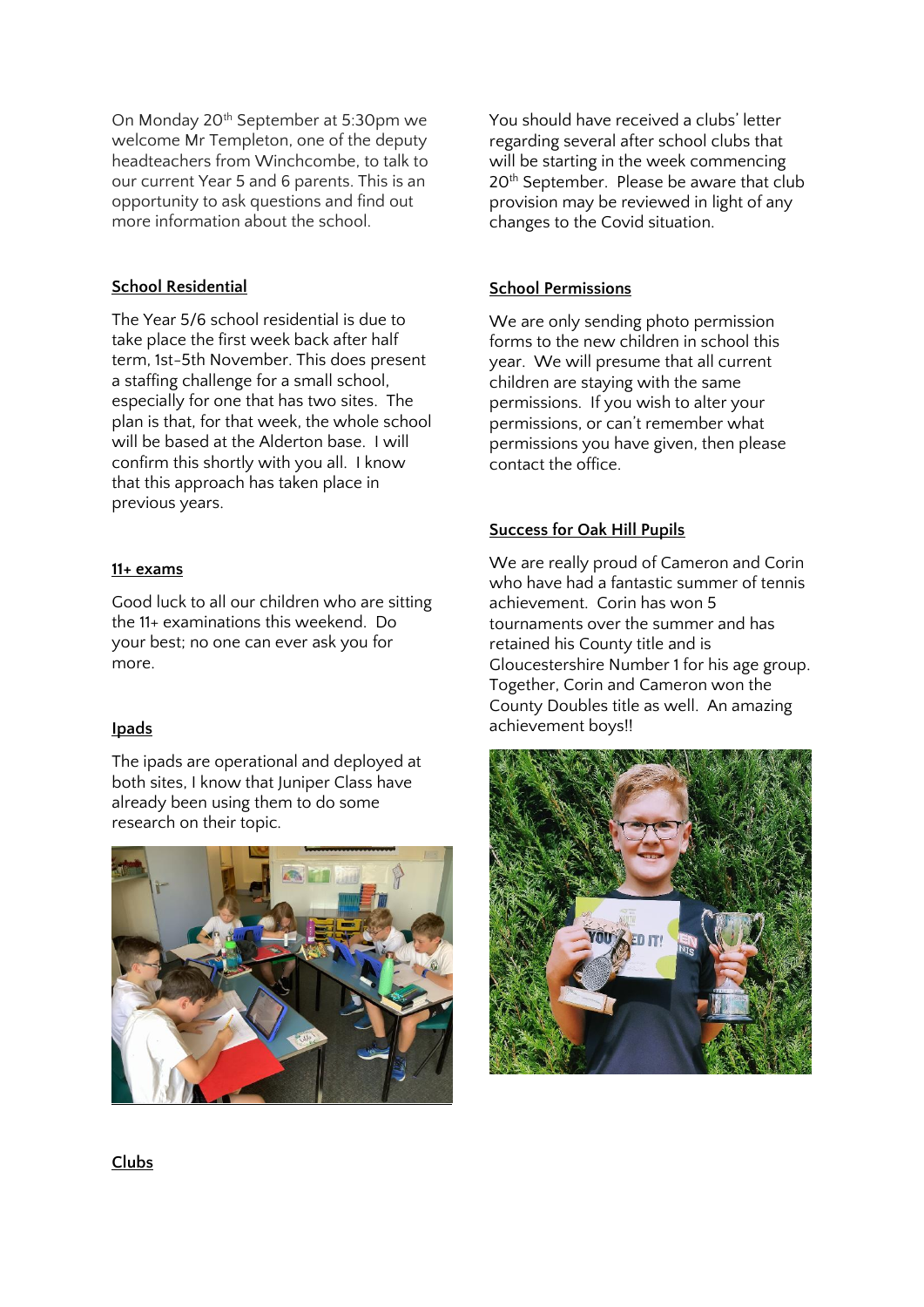

#### **Half Termly Christian Value**



## **Church Service in Alderton**

Our Services this week are:

| 9.00am  | Wormington |
|---------|------------|
| 10.30am | Alderton   |

#### **Sir Thomas Rich's School Open Days: 23 and 24 September 2021**

Sir Thomas Rich's School in Longlevens, Gloucester, is running face-to-face open days on 23 and 24 September for boys considering joining Sir Thomas Rich's in Year 7.

The open days are primarily aimed at current Year 5 and 6 boys and their parents or carers, however boys from any year group are very welcome to attend.

The booking form is live from Thursday 9 September on the home page of the school website: [www.strschool.co.uk.](http://www.strschool.co.uk/)

Sessions take place at 9am, 10am and 11.30am each day, with a welcome talk from the Headmaster in the school hall and the opportunity ask questions, meet current students and to tour the school and see lessons in action.

When all sessions are fully booked there will an option to join the waiting list, as we may be able to offer additional sessions subject to demand. There will also be an opportunity for Year 6 boys to visit the school after the Gloucestershire Grammar Schools Admissions Test results have been released in October (dates tbc).

We very much look forward to meeting some of the pupils from your school at our open days.

## **Maple Class**

What a fantastic start our lovely new receptions have had to Oak Hill! They have been very happy coming in and have quickly made friends with each other and have been enjoying exploring their new environment both inside and in our outdoor classroom. We have been on a tour of the school, using the new iPads to take photos of the staff and have started our new topic 'Me and My Community'. We have been playing together really nicely, taking turns and sharing. The children have found all of the junk modelling resources and already love making creations, including rockets and houses! We have started to develop our listening skills in phonics by exploring all the different sounds we hear in our environment, and have been practising counting in Maths using lots of different equipment. I am so proud of how well the children have settled into school and am very much enjoying getting to know them.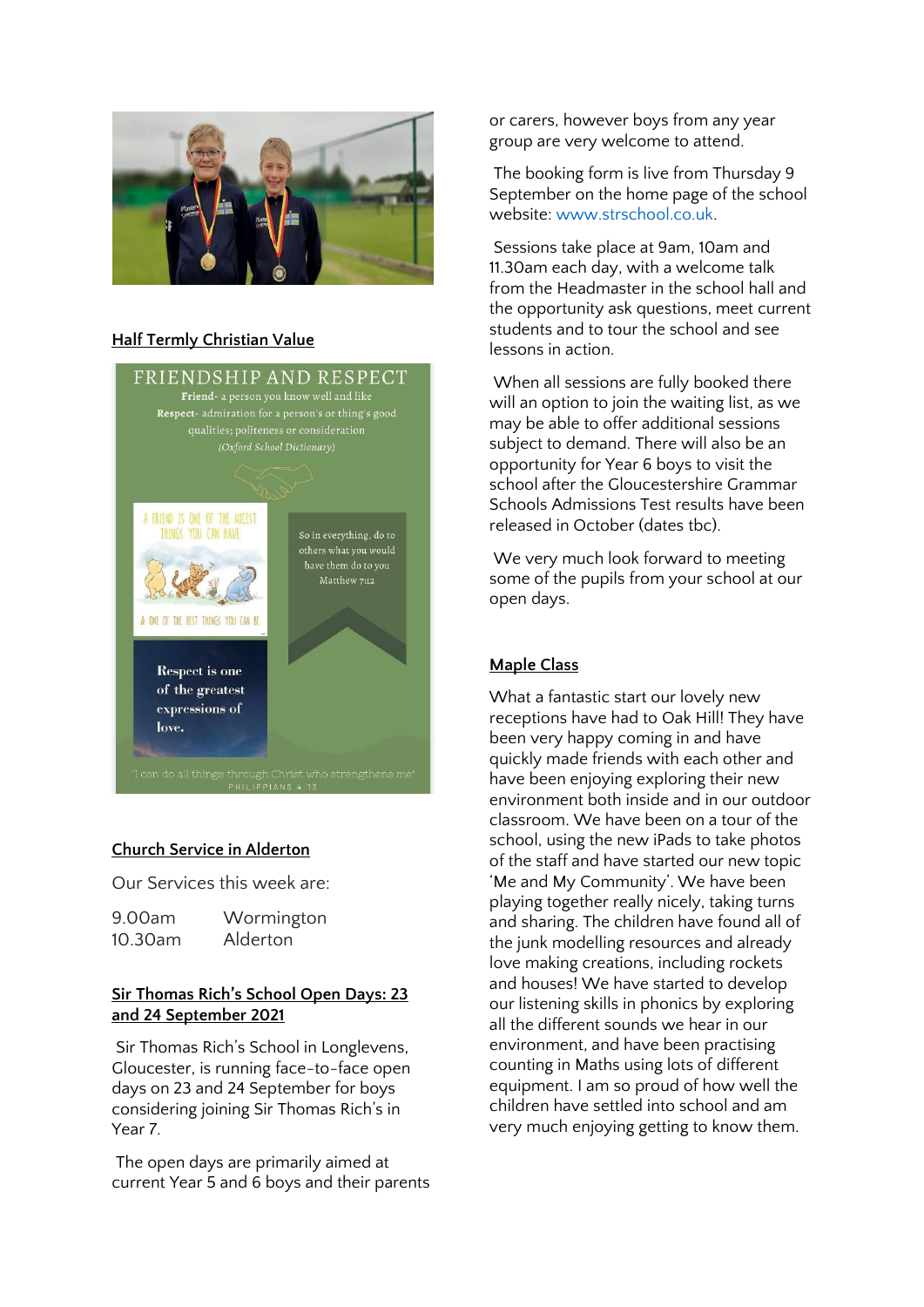



#### **Willow Class**

What a fantastic first week back! Willow Class have settled back into school life so well and have all been amazing at looking after the new reception children. On Monday, we started our week with some team building activities and the children had a great time with spaghetti and marshmallows trying to build the tallest tower. This allowed us to get to know our new classmates and to chat about our summer holidays which then led into our first piece of writing all about our holiday adventures. We have also written letters this week to the new reception children to tell them all about life at Dumbleton and what they have to look forward to.

On Wednesday, we took part in our memorable experience to kick start our new topic 'Childhood'. We looked at toys from the past and tried to work out how we would have played with them and whether we still have any of those toys now. This led into our writing lesson and we wrote our own autobiography, describing exciting events that have happened in our lives so far. There was lots of lovely writing about holidays, parties and days out!

We began our Maths unit on place value this week and Year 1 have been busy sorting and counting objects. Year 2 has been recapping their understanding of number and representing numbers using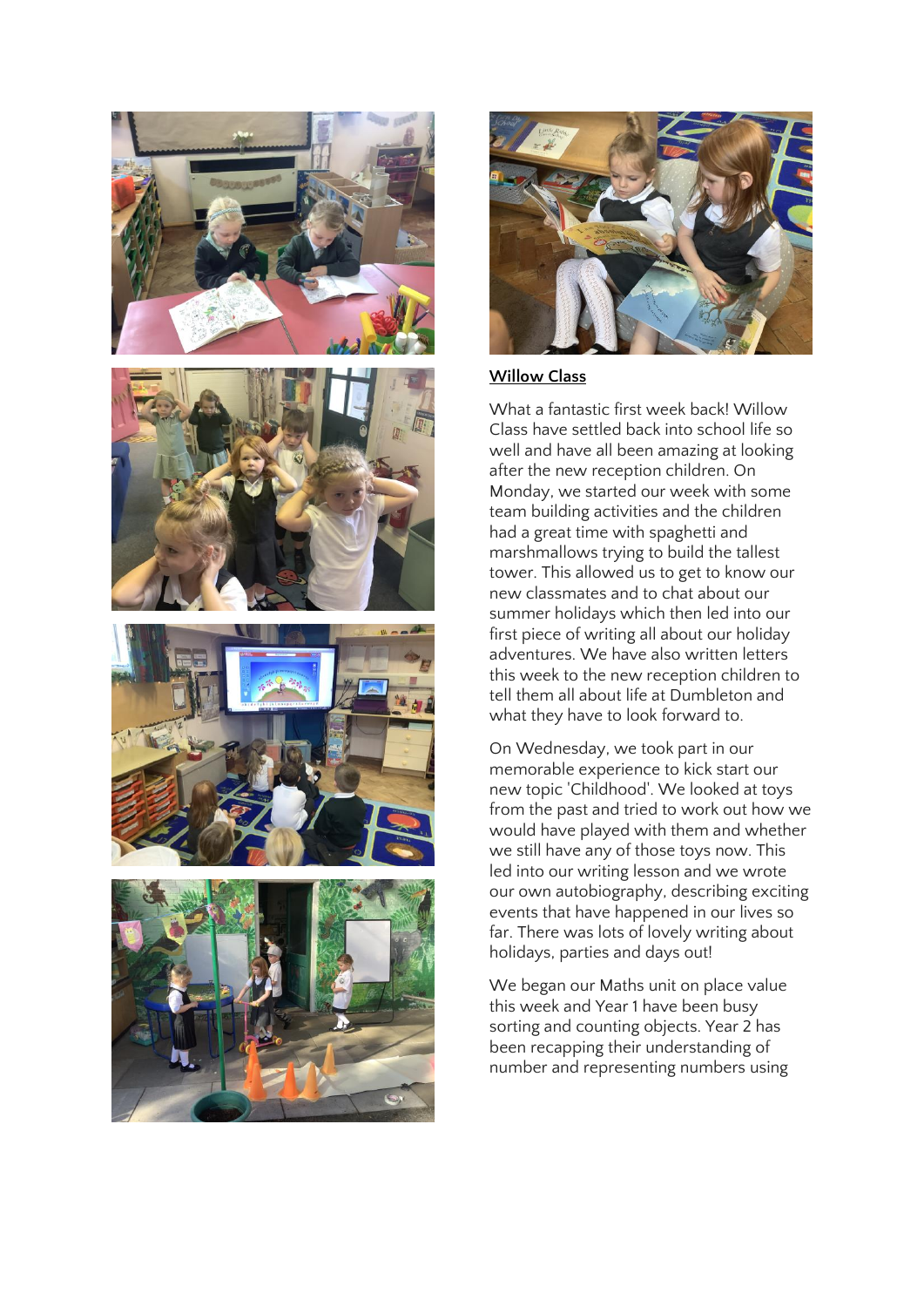tens and ones.



#### **Hawthorn Class**

What a fantastic start to the first term! I have thoroughly enjoyed teaching Year 3 and 4 this week and I am really excited to take them on this year's learning journey. This week we spent Monday getting to know one another and the children settled into the classroom. They were excited to see the new layout of the classroom and the 'Bookflix' book corner has been a huge hit! The children also found out that we have a class mascot who will go home with the child with the most dojo points every Friday and will be brought back on Monday.

We looked at some Van Gough style art this week where the children focused on sketching sunflowers. We have begun our main topic, Through the Ages, with a memorable experience in school. The children went around the classroom and looked at a series of pictures from different eras. We then came together as a class and discussed our answers.

We have had two very fun PE lessons this week where the children have been working on their football and basketball skills. Weather permitting, we hope to go to the field for football next week.

I have been so pleased with how the children have settled back into school this week where they have all returned to school excited and ready to learn. It's like they've never been away!

#### **Juniper Class**

What a wonderful start to the new school year we have had in Juniper Class. The children have really hit the ground running, taking on the new expectations for presentations of both their work and themselves! We have started our first topic Dynamic Dynasties; a history topic based on Ancient China. We will be taking on the memorable experience on Monday which will see the children taking on different roles and putting on a play.

In English, we have started by exploring different poetry. The book 'Poems From a Green and Blue Planet' is our stimulus. The children will be focusing on the language used, the composition of different poems and will be writing their own too.

In Maths, as always we start with place value and number working with increasingly large numbers. The children will use this as an opportunity to develop their problem-solving answers to help prove what they know.

In Science, we collected all the knowledge of earth and space and that will allow me to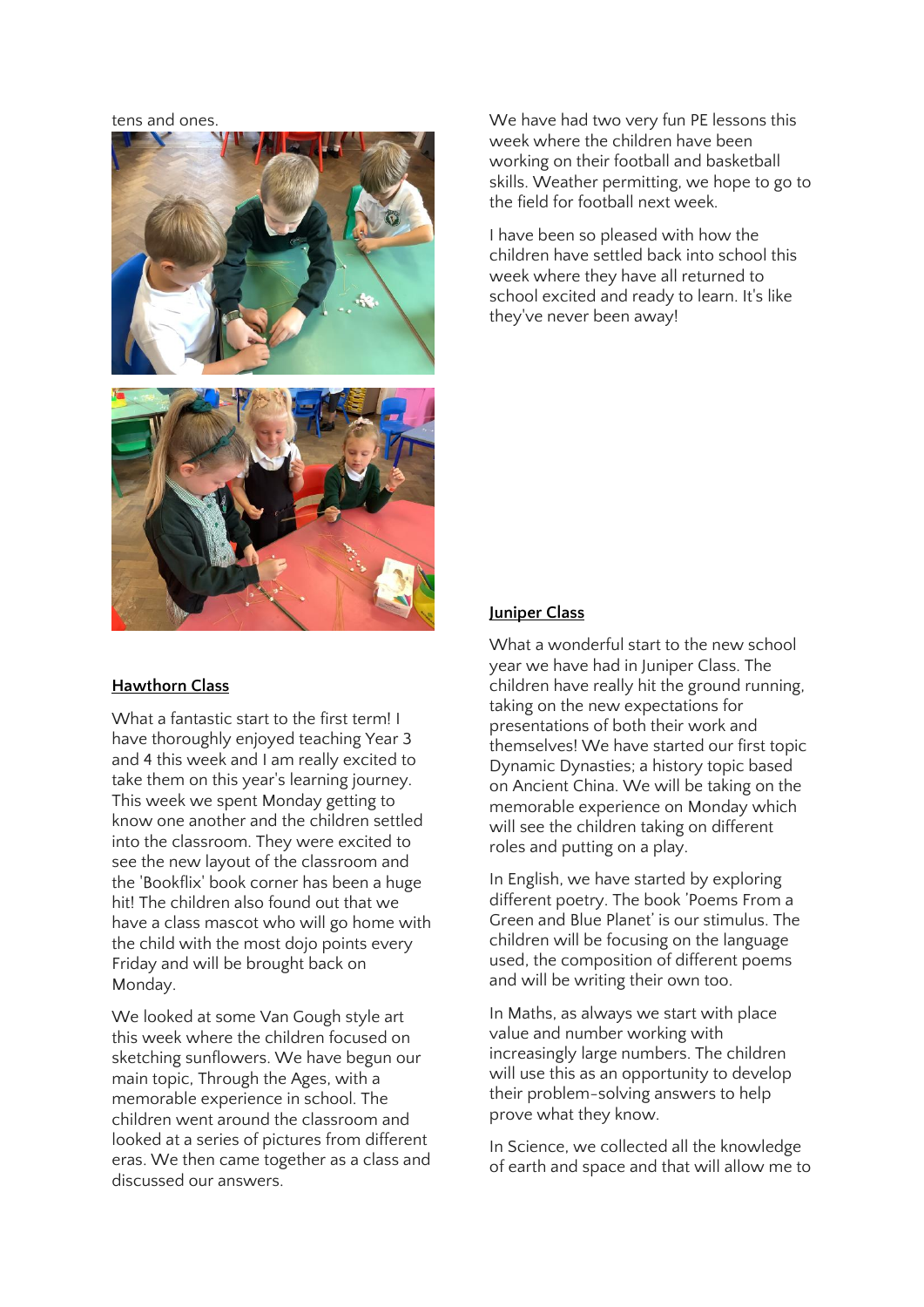plan exciting lessons to fill the gaps and answer the questions the children wanted to know. In R.E we investigated the 5 pillars of Islam using the Ipads. The first use of the new iPads.

In P.E, we will have started both the gymnastics and netball units of work, Starting with the basics in netball to ensure the children can pass and catch the ball over varying distances accurately.



**Stars of the Week**

**Maple Class:**

Stars of the Week: All of the Reception children for such a brilliant start to their time at Oak Hill.

### **Willow Class:**

Star of the week - Amber, for trying so hard with her writing this week

Value of the Week - Reuben, for showing kindness to his Year 1 friends when they need help around the classroom

#### **Hawthorn Class:**

Value of the Week: - Betsy for always being a fantastic friend and helping others

Star of the Week - Jake for having a super start to year 3. Always coming to school with a smile and a positive attitude.

## **Juniper Class:**

Value of the Week: Freddie- having a great start to year 5, participating in class and confidently sharing ideas.

Star of the Week - Ariche- taking the time to present his work neatly in English and Maths.

## **Diary Dates**

Please be aware that these may be subject to change.

## **September**

20<sup>th</sup> Year 5/6 meeting with Winchcombe teachers (parents) 5:30pm

KS2 clubs start

- 28th I SIng Pop
- 29th I Sing Pop
- 30th I Sing Pop

## **October**

- 8th I Sing Pop Performances
- 19th Parents Evening
- 20th Parents Evening
- 22nd Break Up